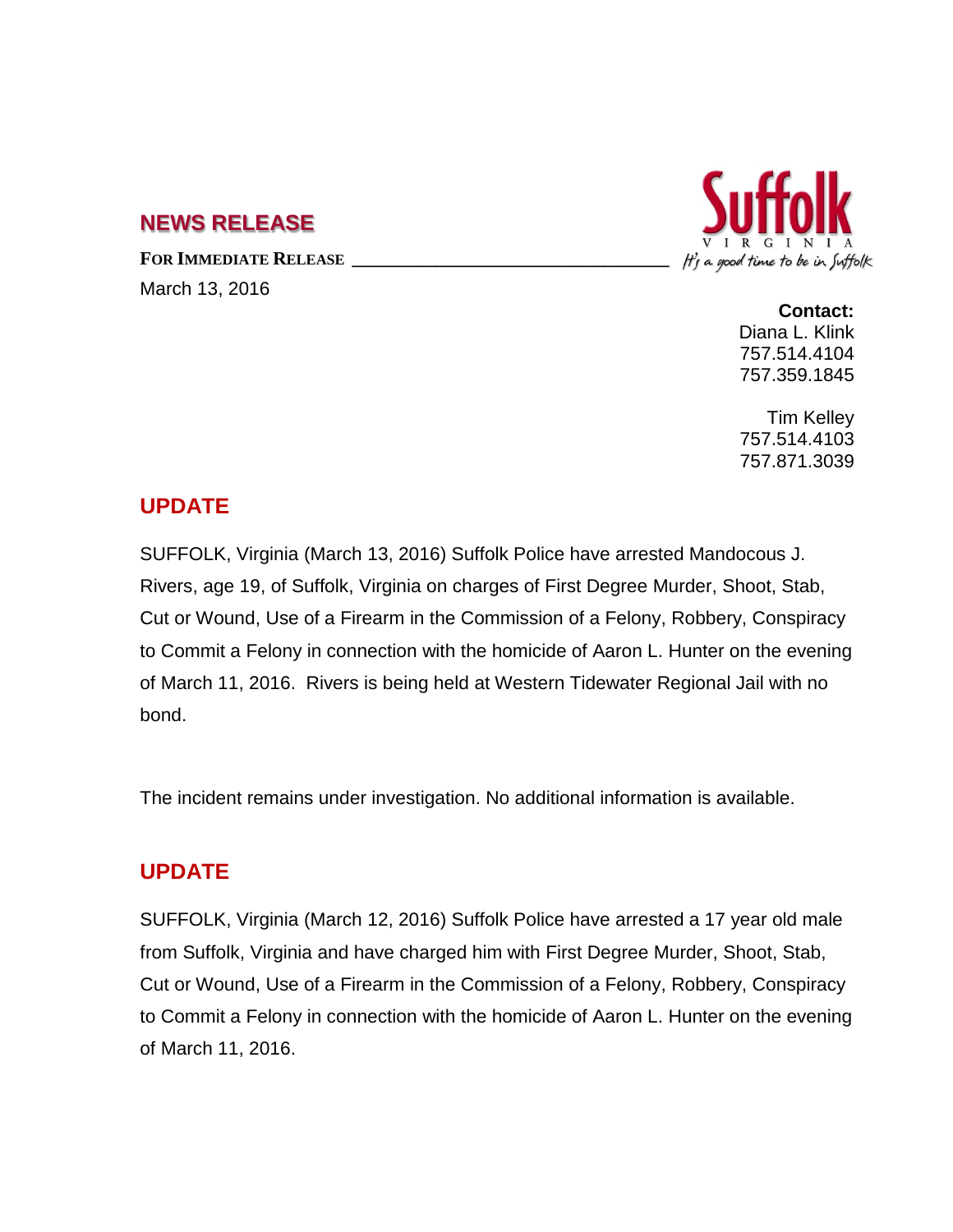Suffolk Police have warrants on file and are asking for the public's assistance in locating for arrest Mandocous J. Rivers, age 19, of Suffolk, Virginia on charges of First Degree Murder, Shoot, Stab, Cut or Wound, Use of a Firearm in the Commission of a Felony, Robbery, Conspiracy to Commit a Felony in connection with the homicide of Aaron L. Hunter on the evening of March 11, 2016.

The incident remains under investigation. No additional information is available.

Anyone with information is asked to contact Crime Line at 1-888-Lock-U-Up. When calling Crime Line, callers do not have to give their names or appear in court. Citizens can also utilize TipSoft to anonymously submit crime-related tips through the Web, a text message, or from any Android or iPhone mobile device with the [TipSubmit](http://www.tipsoft.com/index.asp?P=TipSubmitMobile)  [mobile app.](http://www.tipsoft.com/index.asp?P=TipSubmitMobile) Tips can be submitted by visiting [www.suffolkva.us/crimelinetips,](http://www.suffolkva.us/crimelinetips) or by texting the word "**CRIMES**" (**274637**) with the keyword **SPDVATIP**. TipSoft also supports users' ability to submit videos or photos using the TipSoft mobile app. If information leads to an arrest, the caller or "tipster" could qualify for a reward of up to \$1,000.

#### **UPDATE**

SUFFOLK, Virginia (March 12, 2016) The deceased victim in last night's shooting incident has been identified as Aaron L. Hunter, age 23, of Suffolk, Virginia. Hunter was declared deceased at the scene.

Suffolk Fire & Rescue personnel provided emergency medical assessment and treatment for an additional 23 year old male victim as a result of the incident. This victim was treated and released at the scene.